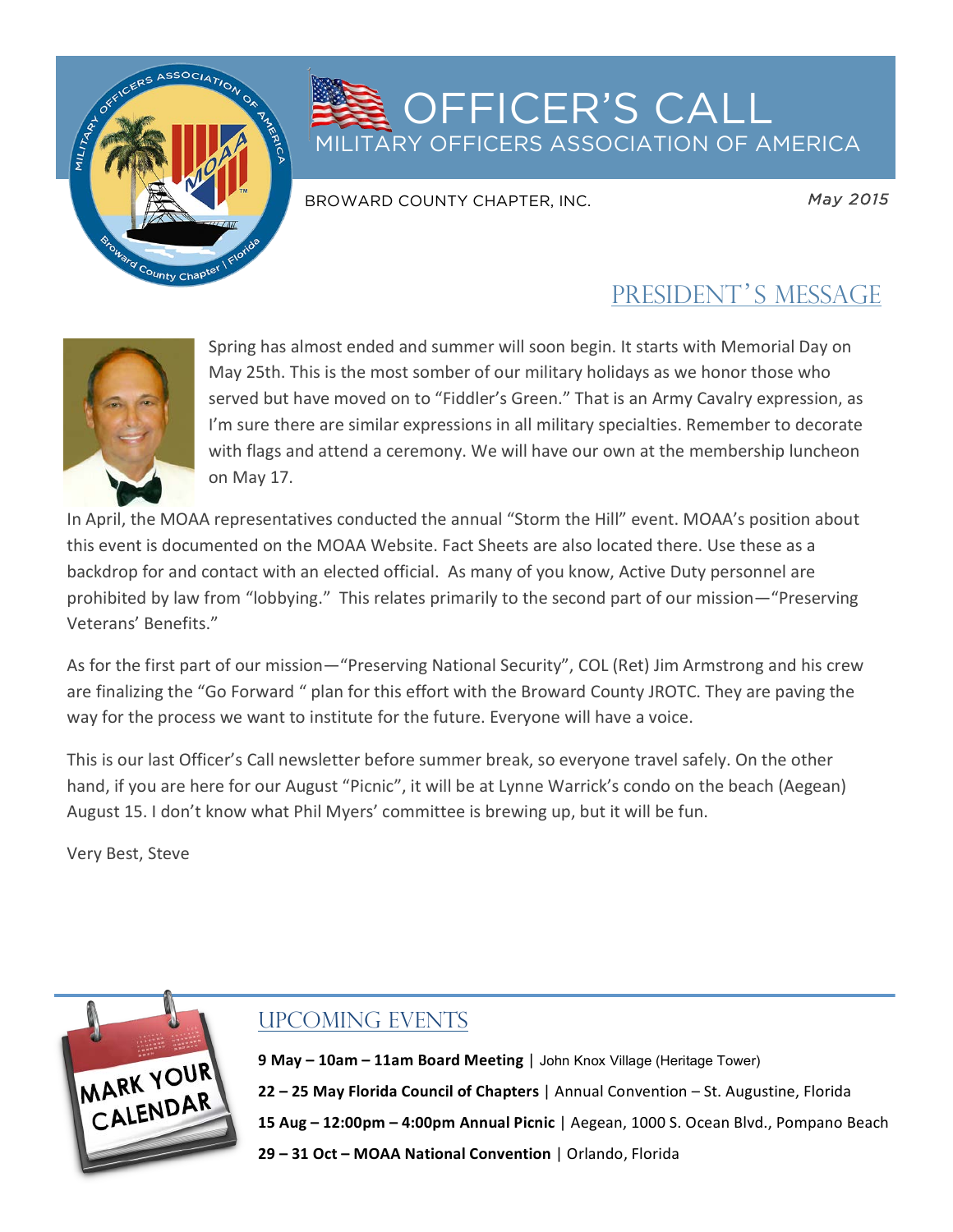$\mathcal{T}_{\mathcal{A}}$  (the text)  $\mathcal{T}_{\mathcal{A}}$  (the text)  $\mathcal{T}_{\mathcal{A}}$  (the text)  $\mathcal{T}_{\mathcal{A}}$  (the text)  $\mathcal{T}_{\mathcal{A}}$ 





### CHAPTER CONCERNs AND INFORMATION

Please provide illness or other caring information regarding our members to our **Chaplain/Personal Affairs Chairman or 3rd VP (Personal Affairs, Awards.)**

This recurring column will provide Chapter members with the opportunity to share joys and information with each other and strengthen the bond we have as brother and sister officers and families of our nation's military veterans.

#### *Chapter elected officers include:*

*President*: LTC Steven Bettner | USA 954.942.3651 *1st Vice President*: LtCol David Harper | USAF 954.249.8868; *Programs, JROTC, Funding*

*2nd Vice President*: 1LT Michael Hunt | USA 954.439.8925, *Membership 3rd Vice President*: MAJ Fred Richards | USAF 305.915.8322; *Personal Affairs & Awards*

*Secretary*: Jean Bettner 954-942-3651

*Treasurer*: LtCol Charles Radoy, USAF 561.733.7276

*Chaplain*: LTC Ronald Burgess |USA 954.450.8823

#### **REMEMBERING OUR FALLEN ON MEMORIAL DAY**

Recently I was asked by a widow to lead a simple service of remembrance at the grave of her husband buried in Arlington Cemetery. It was the oneyear anniversary of his death. As I walked to the grave site, I noticed several family members at various graves paying honors and grieving at their loss.

Walking by one grave was a young woman and several other family members and friends placing a blanket on the grave so the wife could sit. A wheelchair was there with a young Marine who had no legs. He slowly lifted himself up by his arms and sat down on the blanket. The wife gently stroked the tombstone and wept. I positioned myself by the tombstone where I was to conduct the service. The family gathered and we began. There were tears, smiles of memory, and solemn looks as I shared love, hope, and faith.

After I concluded I turned back toward the other graves and to my surprise, every eye of multiple families in the area was watching me and had been listening to my words. There were tears, smiles, and silent mouthing of "thank you."

I was so moved by the moment. I slowly went back to my car and noticed the Marine slowly lift himself up back into his wheelchair while the young wife slowly folded the blanket to depart. When I came close, she reached out and took my hand and through her tears, she smiled and thanked me for my words that meant so much in her pain.

As I drove away tears streamed down my face as I prayed, "Dear Lord, hold them in your hands."

Prayer for all the fallen:

Master, Help me to never forget the price that is beyond imagination paid by our warriors and their families. Humble me so that I always feel their pain, joy, and sacrifice. I pray they rest with honor silently on guard for You. Help me to be worthy. Protect and heal the hearts of their families and comrades. Amen.

C. Ray Bailey Chaplain (BG) USA Deputy Chief of Chaplains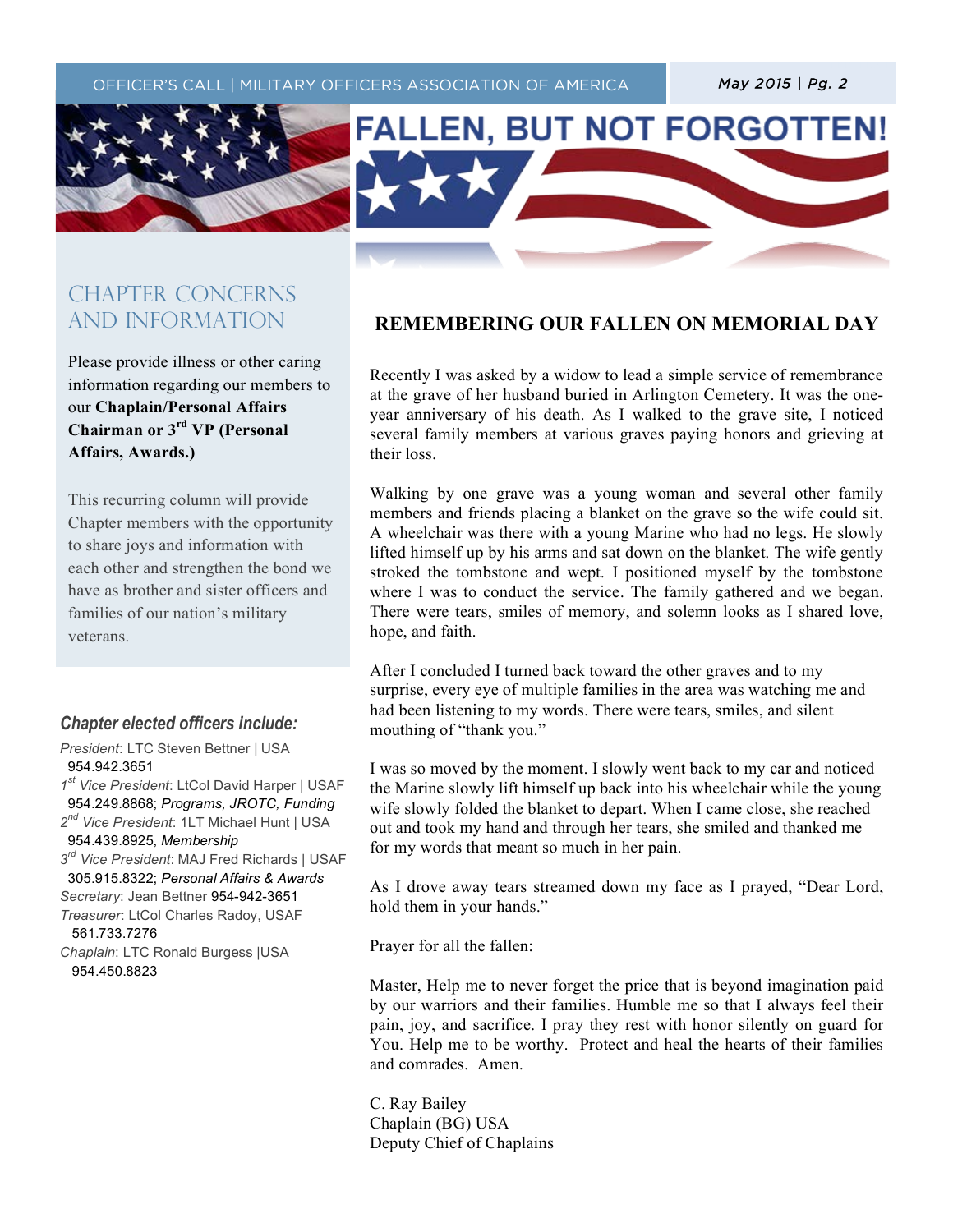#### OFFICER'S CALL | MILITARY OFFICERS ASSOCIATION OF AMERICA *May 2015 | Pg. 3*

**A Broward JROTC Primer** Originally, the Junior Officers Training Corps (JROTC) was established by the National Defense Act of 1916. The USA entered WW1 the next year. Interestingly, the original program was mandatory for high school students but the college program, now the mainstay of officer commissioning, was a volunteer program.



- Jim Armstrong, JROTC Committee Chairman

JROTC languished for several decades and in 1964 was expanded from the Army to all services. In the 1980's, it opened to female students. In the 1970's, the program was attacked by those that felt JROTC was inappropriate for high school students but it was saved after parents of the Cadets came to its defense.

 $\mathcal{T}_{\mathcal{A}}$  (the text)  $\mathcal{T}_{\mathcal{A}}$  (the text)  $\mathcal{T}_{\mathcal{A}}$  (the text)  $\mathcal{T}_{\mathcal{A}}$ 

The first Broward program was established at Fort Lauderdale High School (US Navy) in 1973. Under the influence of General Colin Powell JROTC was expanded in the early 1990s. In the 1993 expansion, Broward County grew to 14 programs. Today there are 30 JROTC programs in the Broward School District, 19 Army, 2 USMC, 5 Navy and 3 USAF. This number includes the Hollywood Hills Military Academy, one of only two public military schools in Florida and the only academy in South Florida.

2014-2015 saw 7,500 Broward student cadets, the largest enrollment in Florida. In fact, Broward Public School's JROTC is the largest in the USA with JROTC in every traditional high school. Broward High School's JROTC graduation rate for the last five years has been over 99% with over 70% going on to attend postsecondary educational pursuits.

JROTC is arguably the best high school program a student can take. These are our country's future leaders, military and civilian.

Oliver, Colonel Billie Lee (U.S. Army Ret.), 88, of Coral Springs, went home to be with the Lord on April 10, 2015. He was born in Jackson, Michigan and grew up in Bandana, Kentucky. He was the son of George Muir Oliver and Della Oliver Warren. Colonel Oliver was drafted into W.W.II and he continued to serve his country for 31 years with honor and distinction. He also served in both the Korean and Vietnam Wars. Upon his retirement from the military, he and his family made thier home in Coral Springs, Florida. Because he enjoyed seeing growth and progress in the city, he began a second career with Coral Ridge Properties as a real estate broker. In both of his careers, Bill experienced distinguished service recognition for outstanding achievements. He was preceded by his loving wife of 49 years, Ann R. Oliver in 2009. He is survived by his three children, Susan Lockmiller, Paula Bonczek and Billie Oliver Jr., their spouses, David Lockmiller and Gayle Oliver; and his five grandchildren, Jonathan Lockmiller, Caroline Lockmiller, Clara Bonczek, Halle Oliver, and Lindsey Burrows. Kraeer Funeral Home, 1655 University Drive, Coral Springs, will receive the family and their friends on Thursday, April 23, 2015, 5:00 - 8:00 pm. A celebration service will be held on Friday, April 24, 2015, 10:00 am at Church by the Glades, 400 Lakeview Drive, Coral Springs. Interment with full military honors will immediately follow at South Florida National Cemetery, Lake Worth. In lieu of flowers, the family suggests donating to Church by the Glades Missions at www.nppinc.org.

# **IN MEMORY OF**



**BILLIE LEE OLIVER** COLONEL | U.S. ARMY (RETIRED)